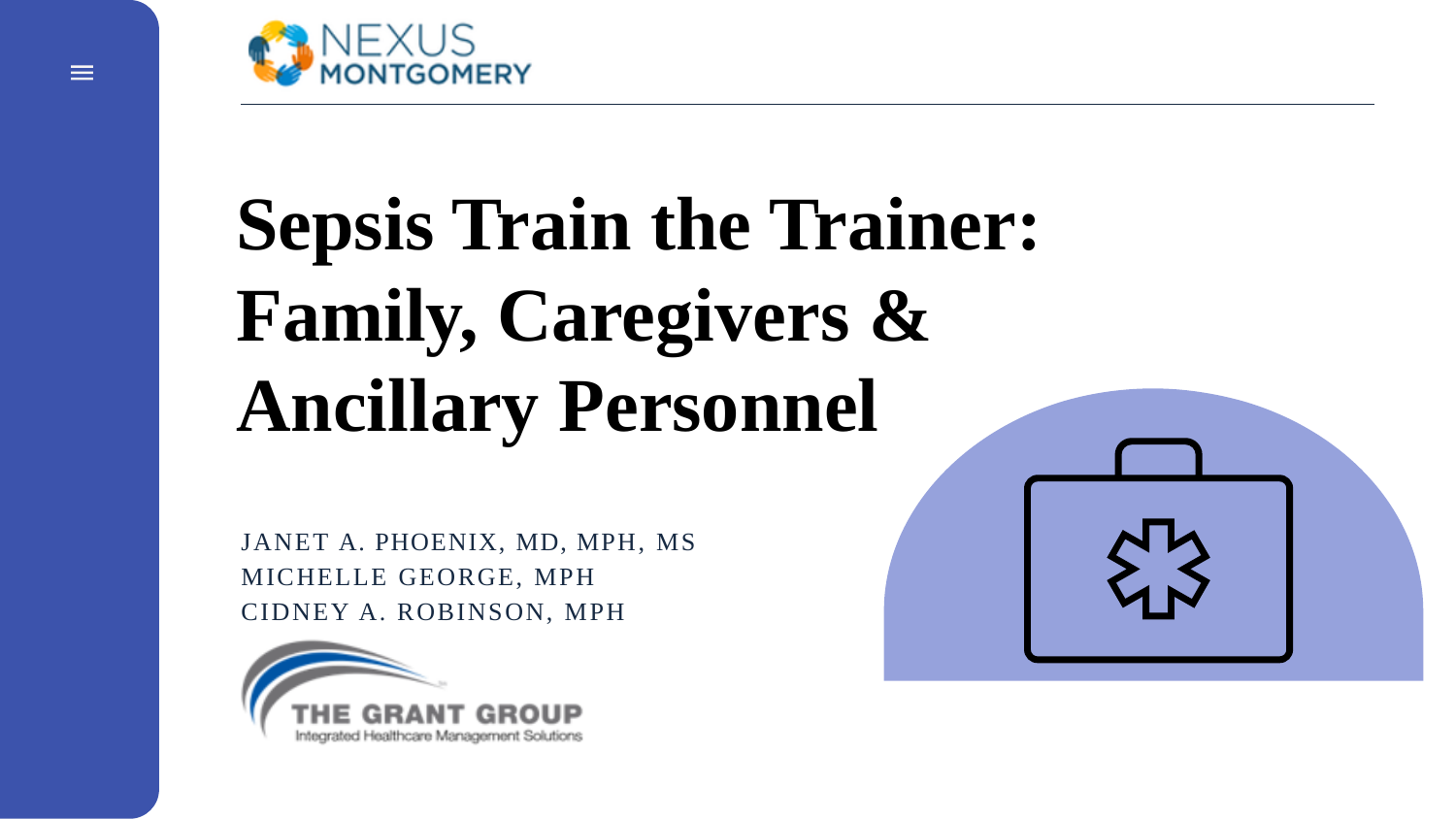

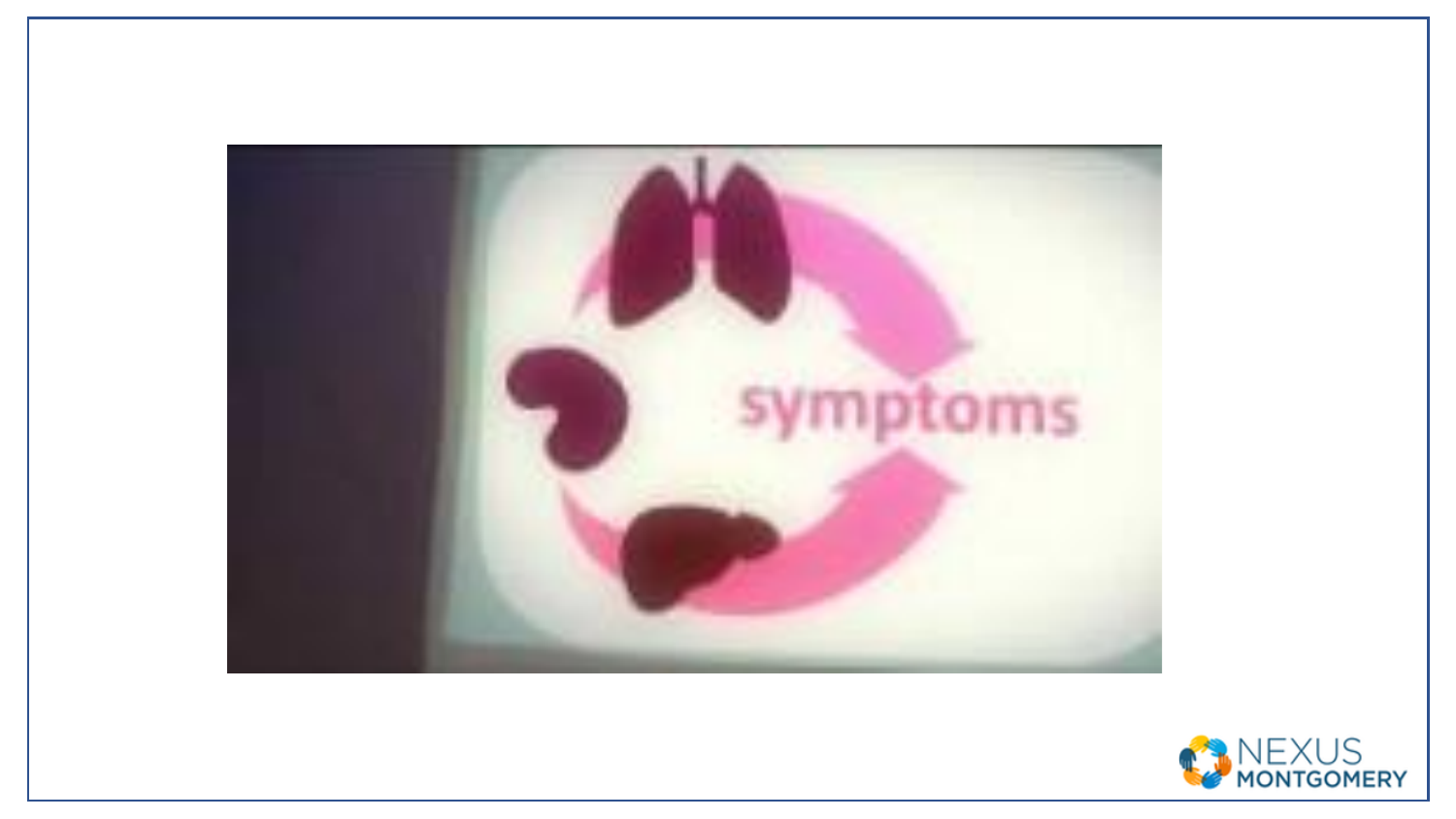## **Insights from IOM Sepsis Workshop**

- **Focus on family and caregiver role in recognition**
- CDC, Sepsis Alliance® and the Rory Staunton Foundation for Sepsis Prevention Fact Sheet • **Covid-19 may teach us things that could improve sepsis diagnosis**
	- **Early sepsis diagnosis and intervention can improve patient outcomes.**
	- **Quality improvement initiatives can drive behavior change to improve patient care**

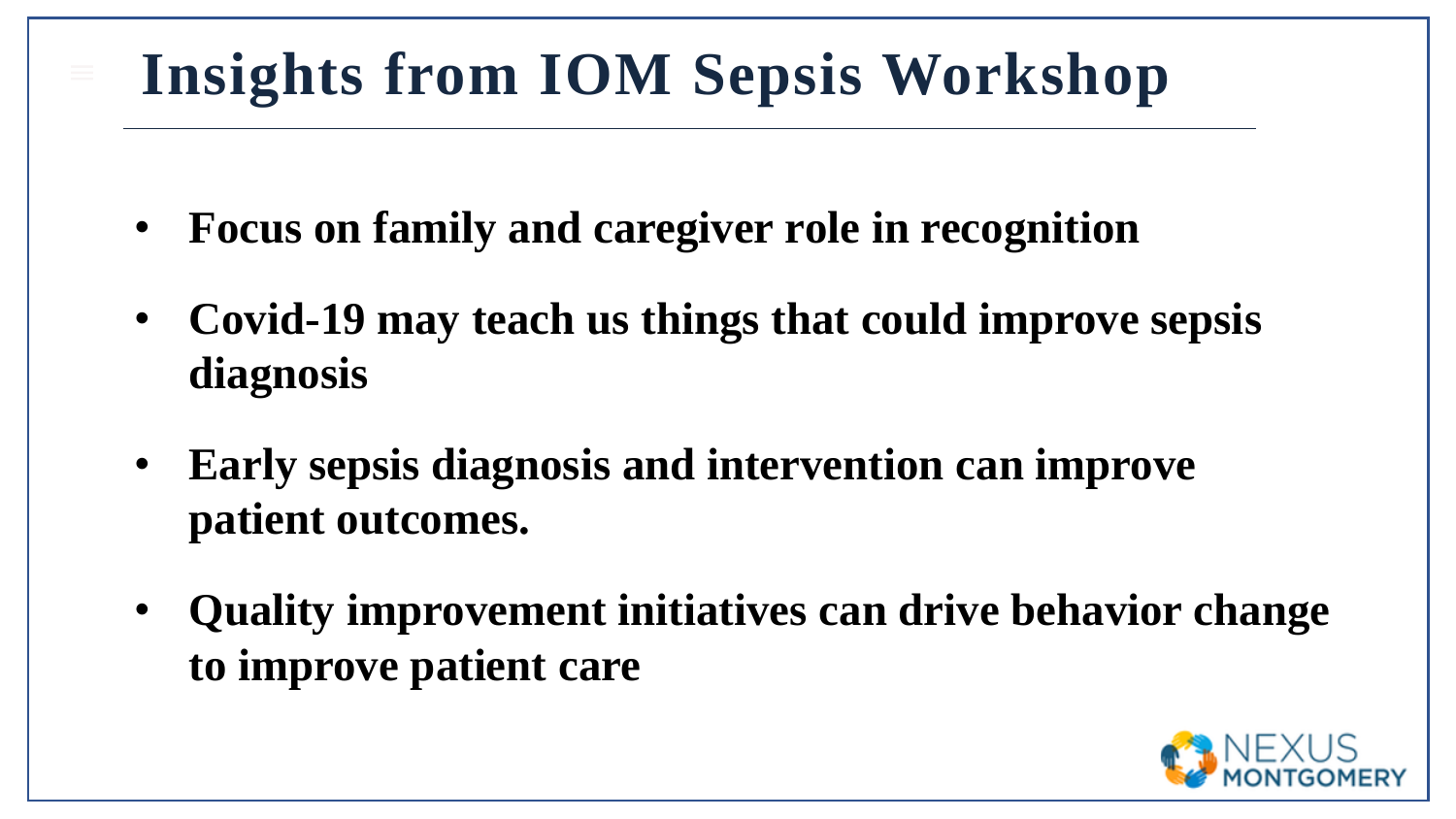#### **STOP AND WATCH**

- $\mathsf S$ Seems different than usual
	- Talks or communicates less
- Overall needs more help N
- P Pain – new or worsening; Participated less in activities
- Ate less a
- No bowel movement in 3 days; or diarrhea  $\overline{\mathbf{n}}$
- $\mathbf d$ Drank less
- W Weight change
- Agitated or nervous more than usual A
	- Tired, weak, confused, or drowsy
	- Change in skin color or condition
	- Help with walking, transferring, toileting more than usual

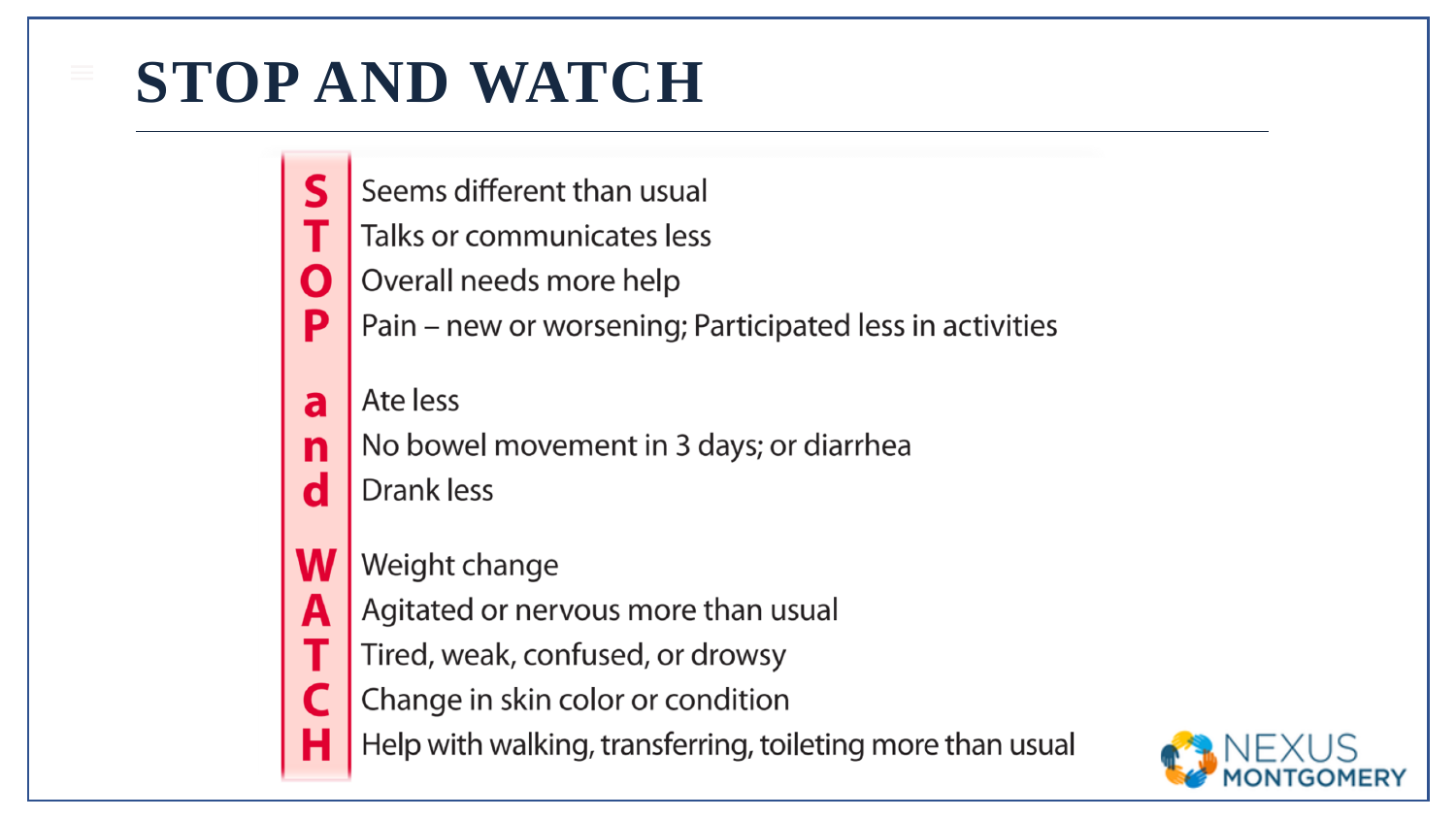#### Systemic Inflammatory Response Syndrome (SIRS) CRITERIA **(STARFORUM** BUG)

Patient's with known or suspected infection i.e. UTI, pneumonia, visible wound/ulcer that appears infected

**HEART RATE >90** 

**SYSTOLIC BP <90** 

TEMPERATURE >100.4

#### **SYMPTOMS**

○ Fever ○ Chills ○ Cough ○ Myalgia  $\bigcirc$  Abdominal pain  $\bigcirc$ Vomiting ◯ Diarrhea ◯ Pain/burning on urination ○ Headache ○ rash ○ Localized redness, heat, pain, swelling, purulent drainage ◯ Current or recent antibiotic (not prophylaxis) ◯ Recent change in mental status

MONTGOMERY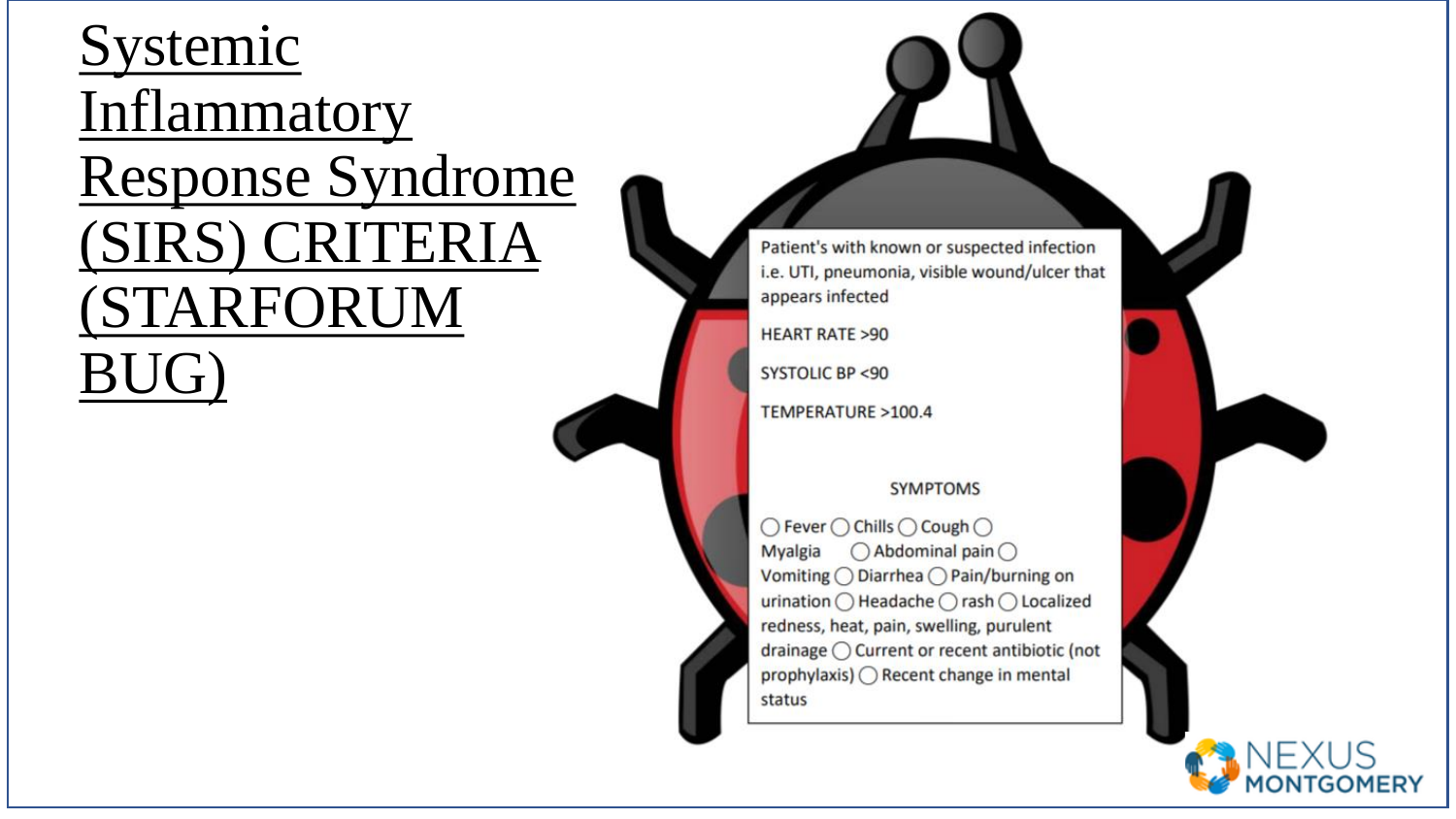### **Patient Safety Movement: Roles for All**

- Family
- Certified Nursing Assistant
- Nursing supervisor
- Medical Director
- On Call Physicians
- Sepsis Coordinators
- Laboratory

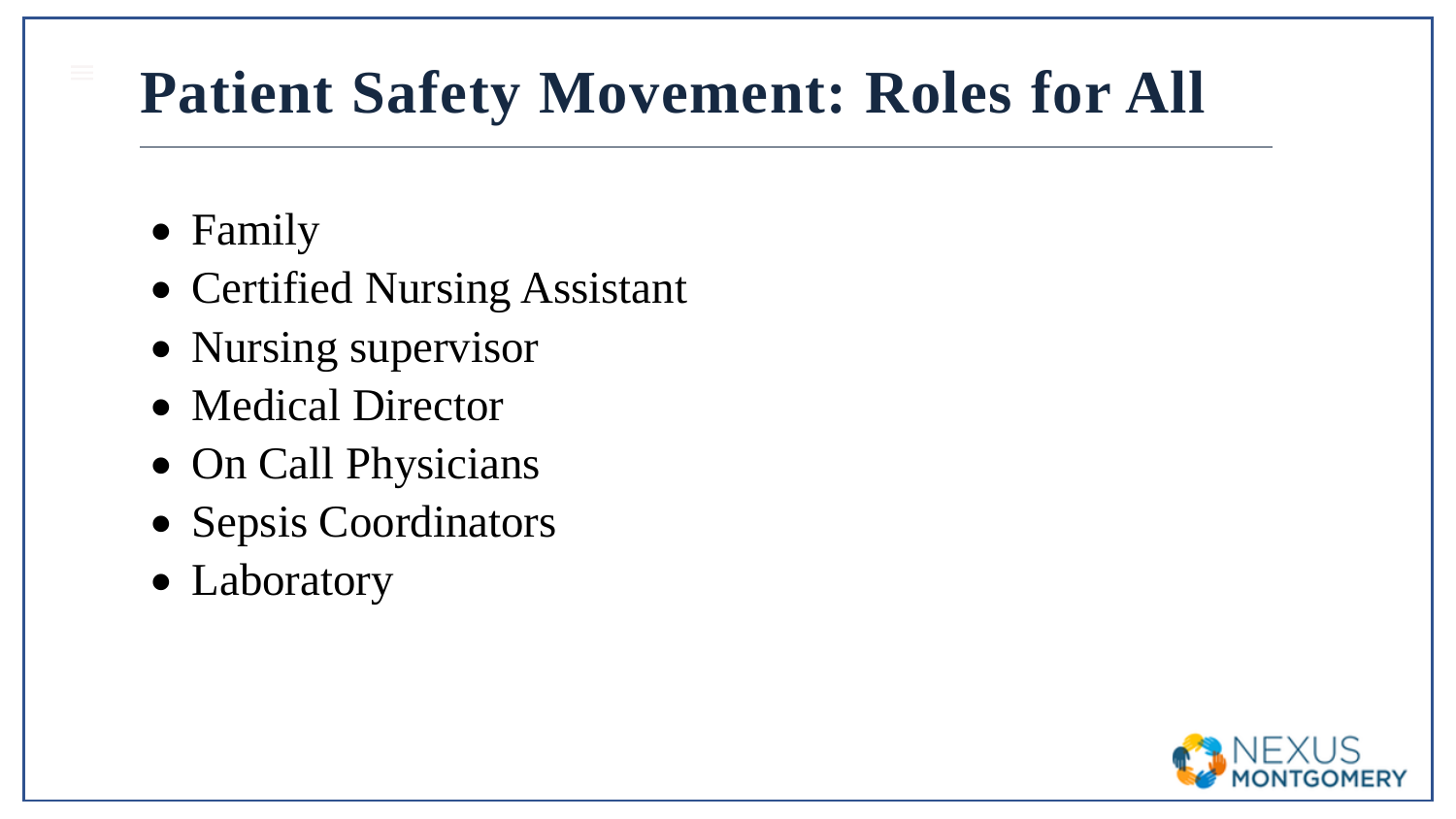#### **Patient Safety Movement: Patient & Family Engagement**

**Create materials or resources (website, classes, pamphlets, videos, etc.) for residents and families regarding :**

**A. Sepsis:** what it is, risks, prevention, early detection, management, possible trajectory (ICU, post-ICU), outcomes

i. How you, as the patient or family member, can participate in prevention and early detection

**B. The SNF's sepsis program** –what, when, who, etc.? e.g., screening, code sepsis, etc.

**C. Who and how to contact if the family suspects sepsis**

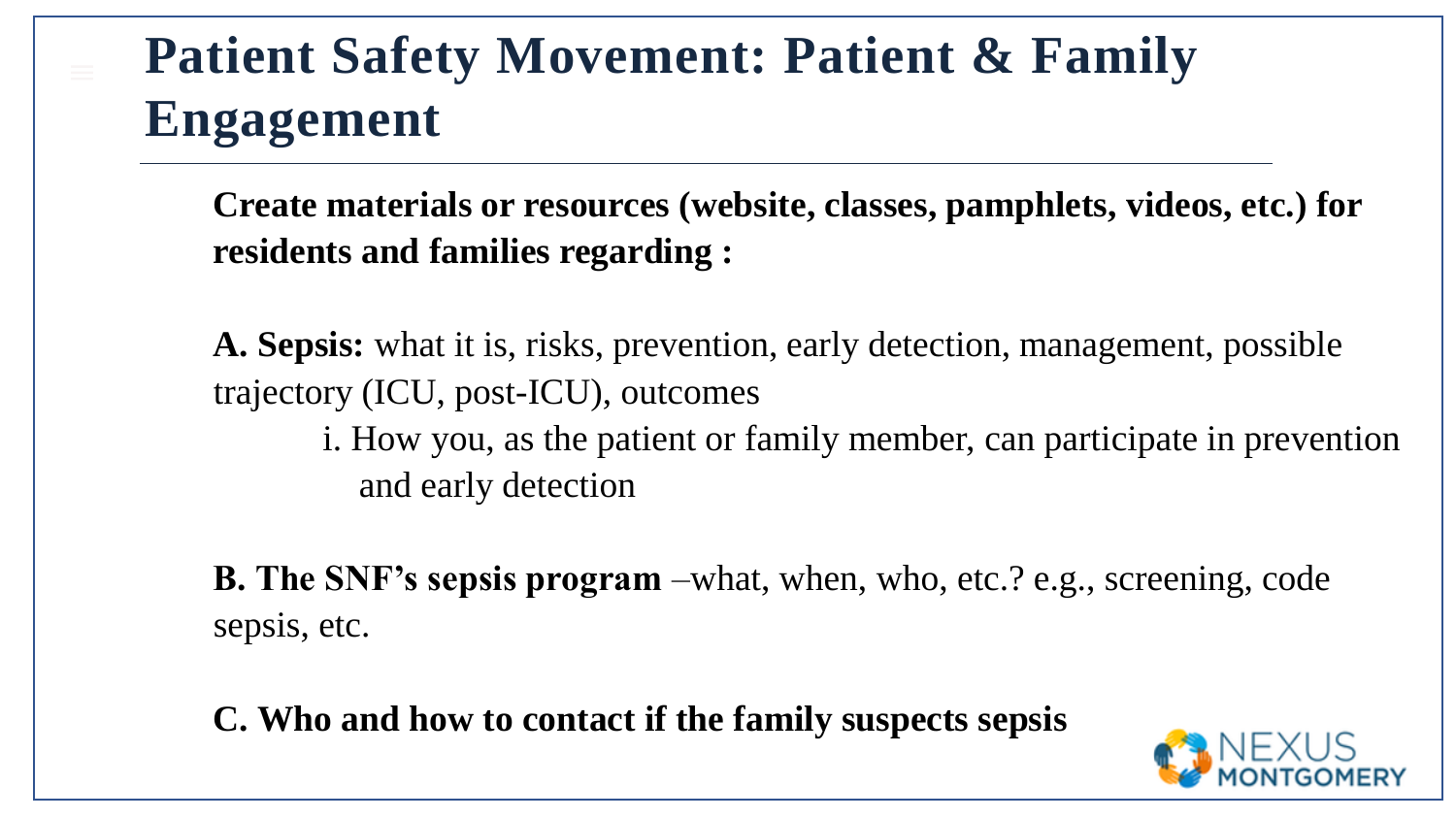### **Patient Safety Movement: Communication**

#### **Implement standardized protocols for patient/family engagement/communication**

- ❑ Coordinate with family or caregiver to reduce sepsis risk factors and identify clinical indicators at first sign
- ❑ Disclose all sepsis related events
- ❑ Provide an explanation as to why/how the sepsis occurred;
- ❑ Explain how the effects of sepsis will be minimized; and
- ❑ Discuss/state steps that the caregiver or organization will take to prevent recurrences of sepsis

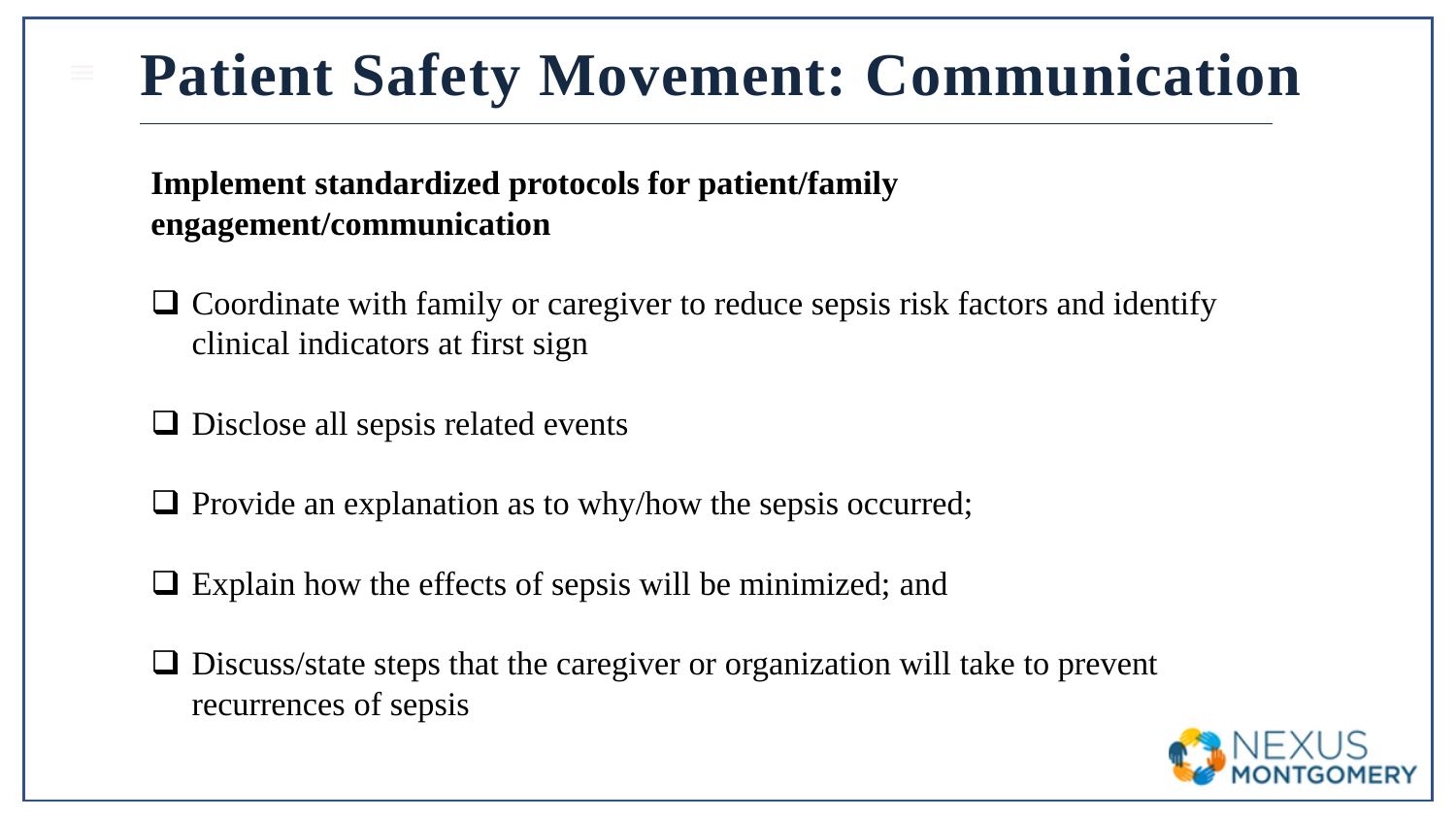#### **SEPSIS PNEMONIC FOR FAMILY MEMBERS**

- **S = Slurred Speech/ or Confusion**
- **E = Extreme Pain in Joints**
- **P = Passing little urine**
- **S = Severe breathlessness**
- **I = "It feels like I am going to die"**
- **S = Skin that's mottle, pale or discolored**

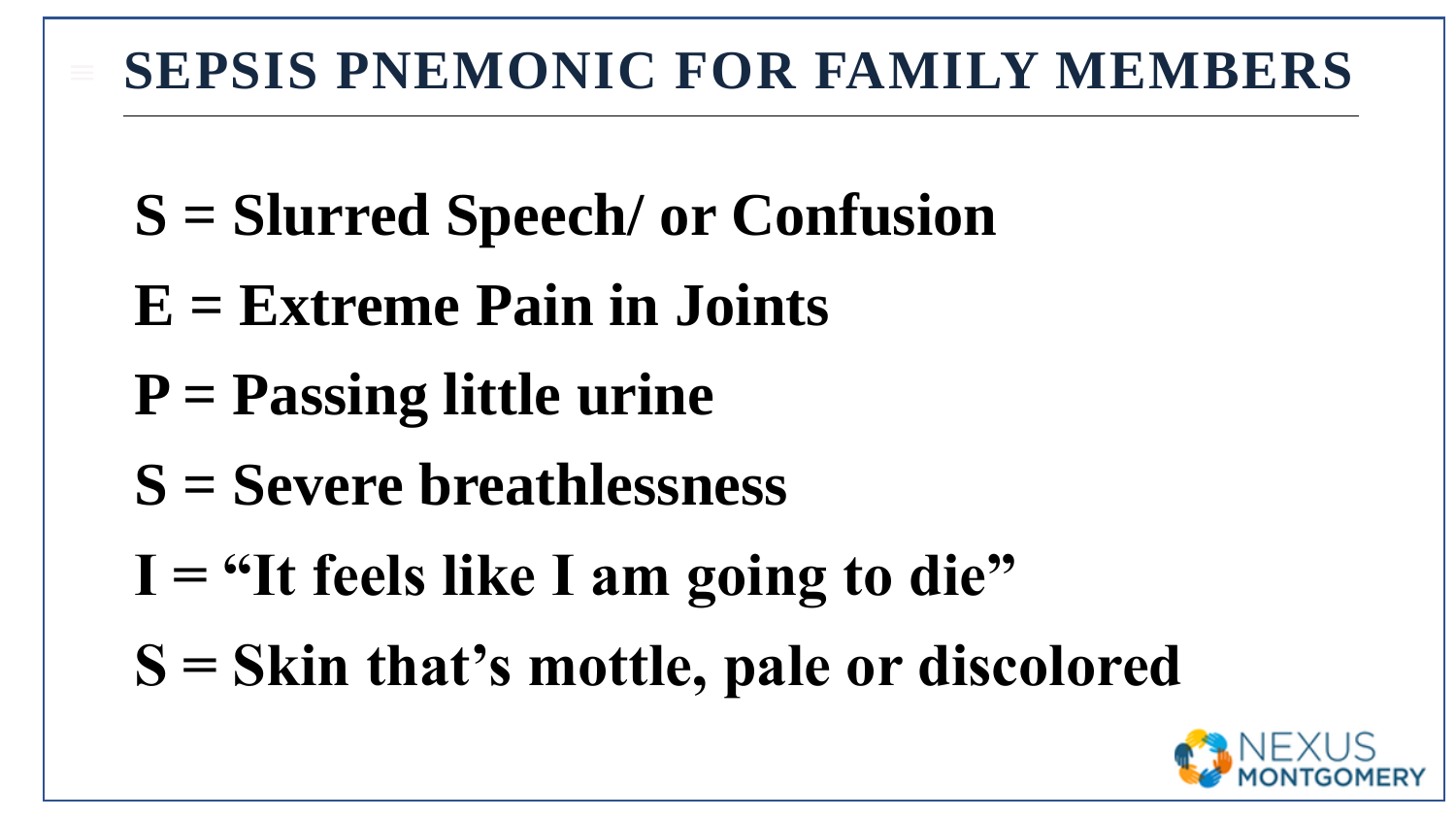#### **Signs & Symptoms of Sepsis**